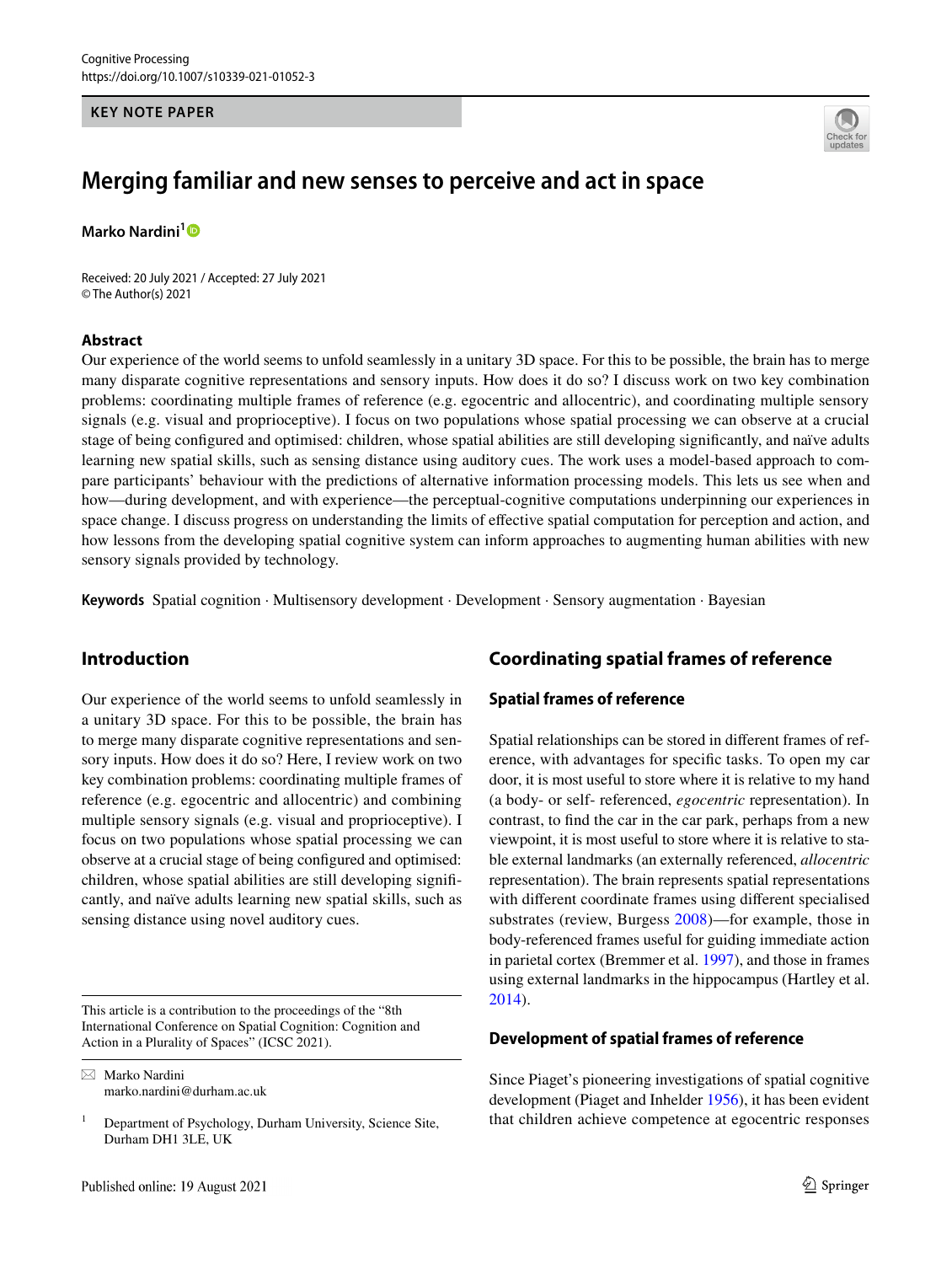and tasks earlier than allocentric ones. Particularly, when egocentric and allocentric responses confict, young children tend to follow an incorrect egocentric strategy. For example, in studies by Acredolo (Acredolo [1978](#page-5-4); Acredolo and Evans [1980\)](#page-5-5), younger infants who learned to turn to one side (e.g. *their* right) to fnd a target, and were then moved and rotated 180°, persevered with this now incorrect egocentric response. This points to the multiple challenges of encoding more complex allocentric versus simpler egocentric spatial relationships, updating representations correctly to account for own movement, and selecting the correct reference frame when diferent frames confict (more discussion: Nardini et al. [2009](#page-5-6), and below).

# **Development: coordinating multiple reference frames**

Most of the time, multiple potential encodings or frames which may be more or less useful for a specific task—are available. Beginning in 2006, our studies addressed the question when and how multiple reference frames are coordinated in development. In an initial study, 3–6-year olds attempted to recall the locations of objects on an approximately 1m<sup>2</sup> board incorporating small surrounding landmarks (Nardini et al. [2006](#page-5-7)). Board and/or participant were moved between hiding and recall in a factorial design that varied the validity of (1) the self, (2) the wider room, and (3) the small surrounding landmarks as a basis for recall. Children were already competent from age 3 years when self- and/or room-based reference frames were available, but only above chance from 5 years at using the surrounding landmarks alone (and disregarding the other frames). Subsequent modelling of responses indicates that at intermediate ages, children's responses are a mixture between using the incorrect frames and the correct one (Negen and Nardini [2015](#page-5-8)). A highly controlled version of the same task using VR—in which children no longer interact with a miniature moving array, but are immersed in the virtual test environment (Negen et al. [2018a](#page-5-9)) reached the same conclusion. Simple (e.g. body-referenced) representations are reliably used from a young age, but when these are not valid, correctly coordinating and using only relevant landmarks to respond emerges later, at 4–5 years of age.

## **Development: coordinating multiple landmarks**

Tracing the earliest ages at which allocentric recall (i.e. using only external landmarks) is demonstrably above chance identifes a starting point for allocentric abilities, but these very earliest abilities may be based only on very simple or partial information about external landmarks. For example, in Negen et al. [\(2018a](#page-5-9)), the earliest above-chance use of the allocentric frame could be explained by encoding position

just along one axis of the space—far short of a fully accurate spatial representation. Similarly, allocentric recall that can be based on roughly matching visual features emerges earlier than that requiring strict representation of spatial relationships (Nardini et al. [2009\)](#page-5-6). A VR study of 3-to-8-year olds' recall with respect to several distinct landmarks asked how abilities to coordinate these develop (Negen et al. [2019a](#page-5-10)). The study looked for markers of performance beyond that explicable by use of just the single nearest landmark. The results showed that until around 6 years, allocentric performance was supported by use of a single landmark—a strategy better than egocentric, but still subject to signifcant errors (e.g. mirror reversals). Only after 6 years was there evidence for coordination of multiple landmarks to improve precision and avoid such errors. Interestingly, however, this was also moderated by the complexity of the environment in an extremely simple (less naturalistic) space, there was earlier evidence for coordination of multiple landmarks.

# **Coordinating multiple reference frames and landmarks: developmental mechanisms and bottlenecks**

These studies reveal crucial computational changes in spatial recall during early life. We see a progression from reliance on simple (body-based/egocentric) encodings, to those using simple elements of the external environment (e.g. single landmarks, or features of landmarks), to those coordinating multiple landmarks. The competence of typical adults at perceiving and acting fexibly in space emerges from this long developmental trajectory. On comparable experimental tasks, clinical groups with spatial difficulties (e.g. Williams Syndrome) appear to remain at levels of development typical of pre-allocentric children (e.g. Nardini et al. [2008a](#page-5-11)), as do adult hippocampal patients (King et al. [2002\)](#page-5-12). What are the developmental mechanisms, and what bottlenecks hold back younger children (or clinical groups) from fexible spatial recall? The degree to which these changes represent either reshaping of abilities to *encode and represent* the relevant information (e.g. by the hippocampus), or abilities to *correctly select the relevant encoding* (disregarding irrelevant cues or reference frames) is one key question for future research. Initial evidence that individual diferences linked to inhibitory control are one predictor of performance (Negen et al. [2019a\)](#page-5-10) suggests that not only encoding, but also selection plays a role. Evidence in the same study that a simpler environment shows earlier development also suggests a role for processes of attention and cue selection. These fndings raise interesting questions about how closely the present coordination problems in spatial cognitive development are linked to development of more general, central, cognitive capacities, such as inhibition or cognitive control.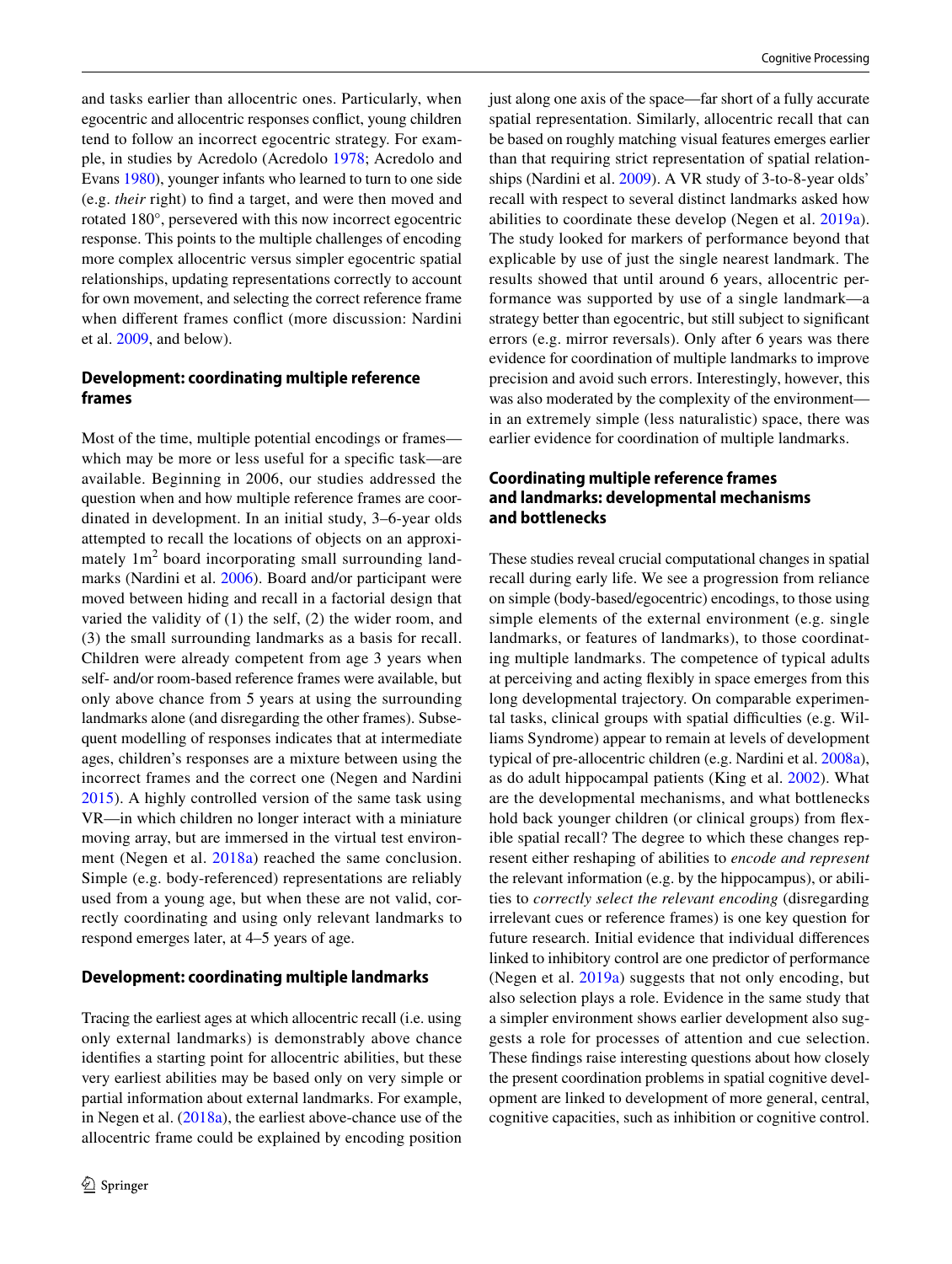# <span id="page-2-0"></span>**Coordinating multiple sensory signals**

#### **Multisensory processing of spatial information**

We sense the world using multiple channels of sensory input, including visual, auditory, and haptic. The challenge of situating ourselves in space includes coordinating and combining these disparate information sources. For example, for dealing with changes of viewpoint (see above), visual information is useful for detecting the new viewpoint (e.g. using visual landmarks) and potentially for tracking own movement between the diferent viewpoints (e.g. using optic fow). Non-visual (e.g. vestibular and kinesthetic) information also crucially helps track own movement to account for viewpoint changes (Simons and Wang [1998;](#page-6-0) Wang and Simons [1999](#page-5-13)), including during development (Nardini et al. [2006;](#page-5-7) Negen et al. [2018a\)](#page-5-9). This is evident in the studies just mentioned because when viewpoint changes happen in absence of movement-related information (e.g. a new viewpoint is presented, but the participant did not walk there), accuracy is poorer in adults and takes longer to be above chance in childhood.

## **Measuring combination of multisensory spatial signals**

The evidence reviewed above for the role of movement, as well as vision, comes from spatial tasks that create large cue conficts. In key test conditions, a viewpoint change is experienced without the corresponding movement—i.e. the environment is rotated in front of the participant, or the participant is virtually 'teleported'. This leaves unclear the extent to which performance is poor because of (a) the absence of useful movement information, or (b) an incorrect reliance on the (erroneous) movement information that states that no viewpoint change has occurred. We saw that young children just mastering these tasks switch between the latter erroneous strategy and one that correctly disregards movement information (Negen and Nardini [2015\)](#page-5-8), and that performance on a related task is predicted by individual diferences in inhibitory control (Negen et al. [2019a](#page-5-10)). To more clearly determine how spatial signals and cues interact, a more recent approach (Cheng et al. [2007\)](#page-5-14) applies Bayesian decision theory to questions about how spatial information is combined. This avoids selection and confict problems and also lets us measure the degree to which using two signals together leads to the precision benefts expected for a rational (Bayesian) ideal decision-maker. The approach essentially (see Ernst and Banks [2002;](#page-5-15) Rohde et al. [2016\)](#page-6-1) varies the availability of cue 1 and cue 2 across conditions (testing cue 1 alone, cue

2 alone, and cues  $1+2$  together) to test for Bayesian precision benefts. It also uses *small* conficts (cue 1 vs. cue 2 indicate slightly difering target locations) to measure the relative reliance on (weighting for) each cue.

#### **Combination of multisensory signals for navigation**

We applied this approach to a developmental navigation task (Nardini et al. [2008b](#page-5-7)). Illuminated visual landmarks in an otherwise dark room ('cue 1') could potentially be used together with non-visual (vestibular, kinesthetic) movement information ('cue 2') to return collected objects directly to their previous locations after walking two legs of a triangle (i.e. triangle completion). A Bayesian decision-maker would be measurably more precise with both cues together than with either alone. While adults met this prediction, children aged 4 and 8 years did not—they were no more precise with two cues together than with the best single cue, and the model that best explained their precision and cue weighting was one in which they selected a single cue to use on any trial, rather than combining (averaging) them. This indicates that issues with development of spatial recall in earlier tasks (e.g. Nardini et al. [2006](#page-5-7)) did not only reveal an immaturity in selecting the correct representation, but that there are also fundamental immaturities in combining multiple valid signals efficiently when these are available. The finding of efficient or near-optimal spatial cue combination in adults has been replicated and extended (Bates and Wolbers [2014](#page-5-16); Chen et al. [2017;](#page-5-17) Sjolund et al. [2018\)](#page-6-2), while the fnding showing immaturity in cue combination long into childhood has been replicated in many tasks, also including more basic (e.g. table-top, non-navigational) spatial information—described next.

## **Development of spatial combination of multisensory information**

Basic abilities to understand multisensory correspondences and to beneft from redundant multisensory information of some kinds are present in early life (Bahrick and Lickliter [2000](#page-5-18); Kuhl and Meltzoff [1982](#page-5-19)). However, a growing body of research shows specifcally that the Bayes-like precision benefts adults experience when combining multisensory spatial signals take until around age 10 years of life or later to emerge. As well as not showing multisensory precision gains when navigating (Nardini et al. [2008b\)](#page-5-7), unlike adults (Ernst and Banks [2002](#page-5-15)), children do not improve their precision at comparing the heights of bars with vision and touch together (Gori et al. [2008](#page-5-20)), in part because they overweight the less reliable cue. Similarly, unlike adults (van Beers et al. [1999\)](#page-6-3), children do not improve their abilities to localise a point on a table-top with vision and proprioception together (Nardini et al. [2013](#page-5-21)). Even within the single sense of vision,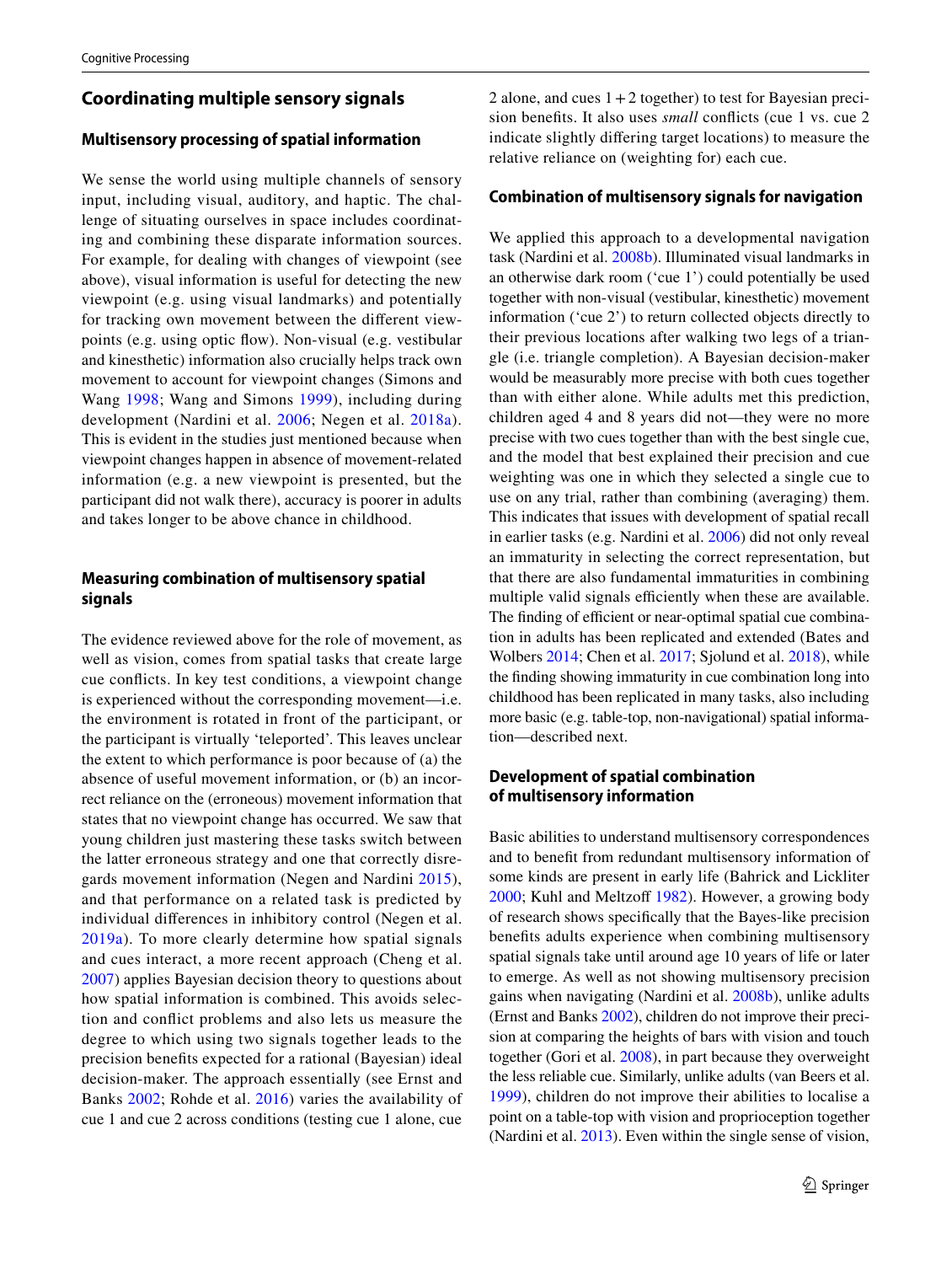unlike adults (Hillis et al. [2004\)](#page-5-22), children do not combine two distinct cues to surface orientation (stereo disparity and texture) until the age of 12 years (Nardini et al. [2010\)](#page-5-23); younger children's behaviour best fts switching between following one cue or the other on any trial.

# **Development of multisensory spatial combination: mechanisms and bottlenecks**

These failures to achieve Bayes-like precision gains during perception long into childhood may at frst seem surprising. From a decision-theoretic point of view, children—whose precision at most simple 'unimodal' perceptual tasks takes many years to attain adult levels—would especially stand to benefit from efficiently combining the relatively noisy information sources they have. However, to achieve efficient combination, the system must overcome a number of developmental challenges (Nardini and Dekker [2018\)](#page-5-6).

#### **Challenge 1: calibration**

First, the diferent senses or signals need to be *correctly calibrated*. Initial evidence suggesting that calibration plays a role includes a study in which we found combination of visual and auditory signals to localise targets at below age 8 years in a task that improved unisensory calibration (Negen et al. [2019b](#page-5-24)).

#### **Challenge 2: appropriate weighting**

Second, efficient, Bayes-like combination of signals requires each to be weighted in proportion to its relative reliability, or inverse variance (Ernst and Banks [2002](#page-5-15); Rohde et al. [2016\)](#page-6-1). There is evidence for mis-weighting of signals in development, including overweighting of unreliable (Gori et al. [2008\)](#page-5-20) and even completely irrelevant (Petrini et al. [2015](#page-5-25)) cues.

#### **Challenge 3: neural substrates for efficient combination**

A third challenge—not necessarily distinct from the above two, but expressing them at a diferent level of analysis, is maturation of the still poorly understood neural substrates for efficient averaging of sensory signals. It is clear that combination takes place at multiple levels of a hierarchy of sensory processing and decision-making (Rohe and Noppeney [2016](#page-6-4)), including in early 'sensory' areas (Gu et al. [2008](#page-5-26)). Our initial work using fMRI shows that immaturities in the earliest component of this network accompany inefficient cue combination. 'Automatic' combination of visual cues to 3D layout (surface slant) in early sensory ('visual') areas, for stimuli displayed in the background while participants carry out a diferent task at fxation, is present in adults (Ban et al. [2012](#page-5-27)) and in 10-to-12-year olds, but not 6-to-10-year olds (Dekker et al.  $2015$ ). Thus, acquiring efficient multisensory combination abilities for spatial judgments would seem to depend on developmental reshaping of sensory processing at a very early level.

# **Enhancing human perception and action in space using new sensory signals**

# **Enhancing human perception and action in space: opportunities**

In this fnal section, I sketch out applications of the work reviewed above to the newer domain of optimising human perception and action using *'new'* sensory signals—for example, enhancing spatial abilities using new devices or sensors (Nagel et al. [2005](#page-5-29)). There is increasing evidence that the organisation of neural substrates for perception and action in space can be remarkably fexible (Amedi et al. [2017\)](#page-5-30). For example, some blind individuals are expert at using click echoes to sense spatial layout, recruiting 'visual' cortex for perception of layout through sound (Thaler et al. [2011\)](#page-6-5). Advances in wearable technology also make it increasingly feasible to provide people with novel sensors and signals. Devices to substitute or augment spatial perception via sound or vibrotactile cues have been developed and show promising signs of everyday use and reshaping perception (Maidenbaum et al. [2014](#page-5-31)). Which challenges must be met in order for approaches such as these to be integrated efectively into people's everyday spatial cognitive repertoire?

# **Enhancing human perception and action in space: challenges**

There are key parallels between *children frst learning to coordinate natural sensory signals* (Sect. ["Coordinating](#page-2-0) [multiple sensory signals"](#page-2-0), above) and people of all ages *learning to coordinate newly learned sensory skills into their existing multisensory repertoire*. As an example, consider learning to use a new device that translates distance or depth to an auditory signal such as pitch. The three challenges identifed above are also crucial here: frst, achieving an *accurate calibration* of the new sense to the familiar representation of space, second, *appropriately weighting* the new signal with the old one when both provide useful information, third, at the neural level of analysis, being able to *implement* these processes in highly efficient circuits supporting subjectively effortless or 'automatic' perception (e.g. those in early 'sensory' areas).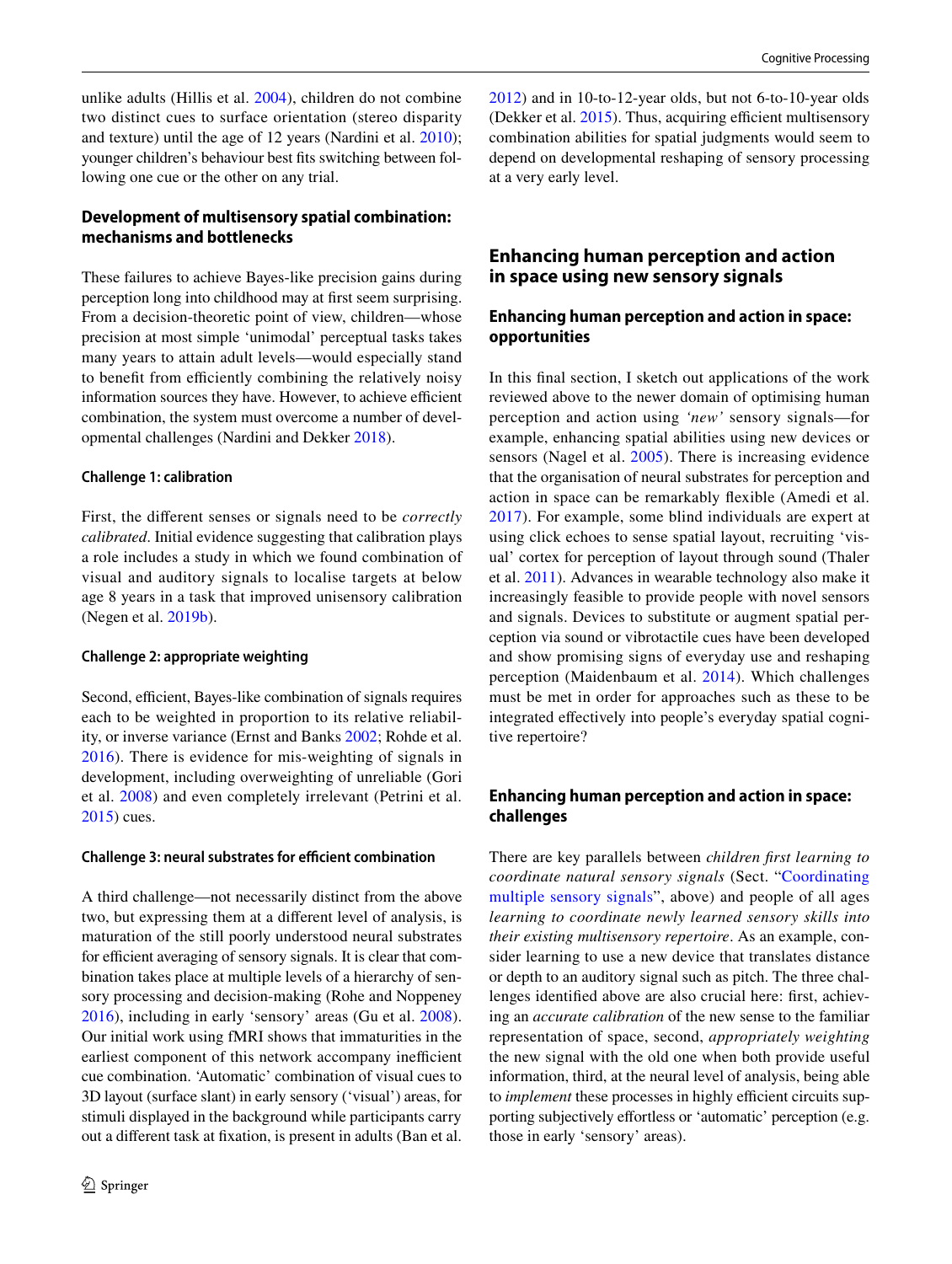# **Enhancing human perception and action in space: initial fndings**

With these questions and issues in mind, we have embarked on new studies of the scope to enhance human perception and action in space using new sensory signals. In an initial study (Negen et al. [2018b](#page-5-32)), in a VR environment, we trained healthy adults to use an echo-like auditory cue, together with a noisy visual cue, to judge distance to an object. Within fve short (approx. 1-h) training sessions, we found evidence for efficient Bayes-like combination, including improved precision (albeit falling short of the Bayes-optimal improvement) and reweighting with changing cue reliabilities. Recalling that children often do not show combination even with familiar, natural cues (Nardini et al. [2008b\)](#page-5-7), this suggests that the mature perceptual-cognitive system may bring some advantages to novel cue combination problems and ofers a promising outlook on fexibly enhancing human spatial abilities. However, many questions remain—including the prospects and training time course for eventually embedding such new abilities in low-level sensory processing, most likely to support subjectively effortless or 'automatic' perception.

# **Enhancing human perception and action in space: future directions**

Ongoing work is investigating the manner in which newly acquired spatial skills become embedded in perception. For example, there is initial evidence that within ten training sessions, and with another visual cue with a more natural form of noise (uncertainty), participants still do not attain Bayesoptimal performance; however, the skill enhances speed (as well as accuracy) of responses and resists verbal interference (Negen et al. [2021](#page-5-33)). Sensitive model-based tests of some of these abilities are assisted by analysis methods beyond those in the classic cue combination literature (Aston et al. [2021](#page-5-34)). Key future directions include investigating *extended training*, *neural substrates* (using fMRI), *motor/action tasks*, and *other perceptual problem domains* (e.g. sensing object properties, as well as their spatial locations).

# **Summary and conclusions**

The research described here has addressed two combination problems underlying perception in action in space: coordinating multiple reference frames and coordinating multiple sensory signals. Our understanding of development in these domains has been improved by adoption of a model-based approach, which, for example, compares performance with the predictions for an ideal (Bayesian) decision-maker. Both systems show substantial and extended development

during childhood. In the domain of *reference frames*, key outstanding questions include the extent to which developmental improvements in abilities to either represent or select relevant information play a crucial role, and the extent to which these can be linked to maturation of specifc brain systems and/or development of broader cognitive abilities. In the domain of *multiple sensory signals*, key outstanding questions include factors limiting efficient combination of signals in childhood, and the extent to which these can be tied to specifc elements of information processing models and/or maturation of specifc neural substrates. There are important parallels between the information processing challenges for *children using their familiar senses* and those for *adults learning to use new sensory signals*. Therefore, developmental research also has an important role in guiding the search for optimal approaches to enhancing human spatial abilities using technology.

**Acknowledgements** Thanks to all my colleagues and collaborators, especially James Negen, Tessa Dekker, Ulrik Beierholm, and Lore Thaler.

**Funding** This work was funded by UK Economic and Social Research Council Grants RES-062-23-0819, RES-061-25-0523, ES/N01846X/1; Grant 220020240 from the James S. McDonnell Foundation 21st Century Science Scholar in Understanding Human Cognition Program; Research Project Grant RPG-2017-097 from the Leverhulme Trust; and the European Research Council (ERC) under the European Union's Horizon 2020 research and innovation programme (Grant Agreement No. 820185).

## **Declarations**

**Conflict of interest** The author declares that he has no confict of interest.

**Ethical approval** All procedures performed in studies involving human participants were in accordance with the ethical standards of the institutional research committee and with the 1964 Helsinki Declaration and its later amendments. This article does not contain any studies with animals performed by the author.

**Informed consent** Informed consent was obtained from all individual participants, or (as appropriate) their parents or caregivers.

**Open Access** This article is licensed under a Creative Commons Attribution 4.0 International License, which permits use, sharing, adaptation, distribution and reproduction in any medium or format, as long as you give appropriate credit to the original author(s) and the source, provide a link to the Creative Commons licence, and indicate if changes were made. The images or other third party material in this article are included in the article's Creative Commons licence, unless indicated otherwise in a credit line to the material. If material is not included in the article's Creative Commons licence and your intended use is not permitted by statutory regulation or exceeds the permitted use, you will need to obtain permission directly from the copyright holder. To view a copy of this licence, visit<http://creativecommons.org/licenses/by/4.0/>.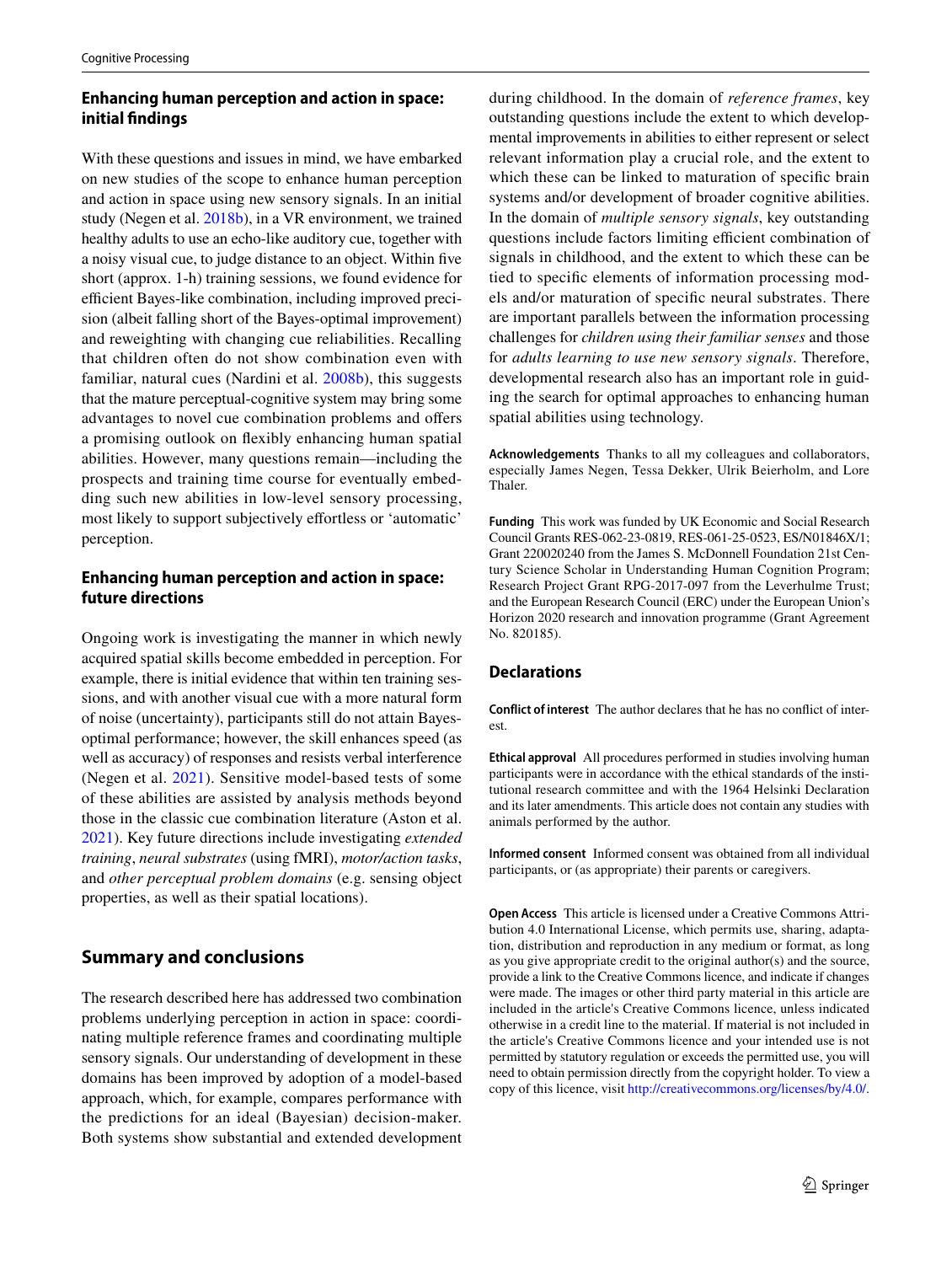# **References**

- <span id="page-5-4"></span>Acredolo LP (1978) Development of spatial orientation in infancy. Dev Psychol 14(3):224–234. [https://doi.org/10.1037/0012-1649.](https://doi.org/10.1037/0012-1649.14.3.224) [14.3.224](https://doi.org/10.1037/0012-1649.14.3.224)
- <span id="page-5-5"></span>Acredolo LP, Evans D (1980) Developmental changes in the effects of landmarks on infant spatial behavior. Dev Psychol 16(4):312–318. <https://doi.org/10.1037/0012-1649.16.4.312>
- <span id="page-5-30"></span>Amedi A, Hofstetter S, Maidenbaum S, Heimler B (2017) Task selectivity as a comprehensive principle for brain organization. Trends Cogn Sci 21(5):307–310. [https://doi.org/10.1016/j.tics.2017.03.](https://doi.org/10.1016/j.tics.2017.03.007) [007](https://doi.org/10.1016/j.tics.2017.03.007)
- <span id="page-5-34"></span>Aston S, Negen J, Nardini M, Beierholm U (2021) Central tendency biases must be accounted for to consistently capture Bayesian cue combination in continuous response data. Behav Res Methods. <https://doi.org/10.3758/S13428-021-01633-2>
- <span id="page-5-18"></span>Bahrick LE, Lickliter R (2000) Intersensory redundancy guides attentional selectivity and perceptual learning in infancy. Dev Psychol 36(2):190–201.<https://doi.org/10.1037/0012-1649.36.2.190>
- <span id="page-5-27"></span>Ban H, Preston TJ, Meeson A, Welchman AE (2012) The integration of motion and disparity cues to depth in dorsal visual cortex. Nat Neurosci 15:636–643.<https://doi.org/10.1038/nn.3046>
- <span id="page-5-16"></span>Bates SL, Wolbers T (2014) How cognitive aging afects multisensory integration of navigational cues. Neurobiol Aging 35(12):2761– 2769.<https://doi.org/10.1016/j.neurobiolaging.2014.04.003>
- <span id="page-5-1"></span>Bremmer F, Duhamel JR, Ben Hamed S, Graf W (1997) The representation of movement in near extra-personal space in the macaque ventral intraparietal area (VIP). In: Thier P, Karnath HO (eds) Parietal lobe contributions to orientation in 3D space. Springer, Heidelberg
- <span id="page-5-0"></span>Burgess N (2008) Spatial cognition and the brain. Ann N Y Acad Sci 1124(1):77–97.<https://doi.org/10.1196/annals.1440.002>
- <span id="page-5-17"></span>Chen X, McNamara TP, Kelly JW, Wolbers T (2017) Cue combination in human spatial navigation. Cogn Psychol 95:105–144. [https://](https://doi.org/10.1016/j.cogpsych.2017.04.003) [doi.org/10.1016/j.cogpsych.2017.04.003](https://doi.org/10.1016/j.cogpsych.2017.04.003)
- <span id="page-5-14"></span>Cheng K, Shettleworth SJ, Huttenlocher J, Rieser JJ (2007) Bayesian integration of spatial information. Psychol Bull 133(4):625–637. <https://doi.org/10.1037/0033-2909.133.4.625>
- <span id="page-5-28"></span>Dekker TM, Ban H, van der Velde B, Sereno MI, Welchman AE, Nardini M (2015) Late development of cue integration is linked to sensory fusion in cortex. Curr Biol 25(21):2856–2861. [https://doi.](https://doi.org/10.1016/j.cub.2015.09.043) [org/10.1016/j.cub.2015.09.043](https://doi.org/10.1016/j.cub.2015.09.043)
- <span id="page-5-15"></span>Ernst MO, Banks MS (2002) Humans integrate visual and haptic information in a statistically optimal fashion. Nature 415:429–433. <https://doi.org/10.1038/415429a>
- <span id="page-5-13"></span>Frances Wang R, Simons DJ (1999) Active and passive scene recognition across views. Cognition 70(2):191–210. [https://doi.org/10.](https://doi.org/10.1016/S0010-0277(99)00012-8) [1016/S0010-0277\(99\)00012-8](https://doi.org/10.1016/S0010-0277(99)00012-8)
- <span id="page-5-20"></span>Gori M, Viva MD, Sandini G, Burr DC (2008) Young children do not integrate visual and haptic information. Curr Biol 18(9):694–698. <https://doi.org/10.1016/j.cub.2008.04.036>
- <span id="page-5-26"></span>Gu Y, Angelaki DE, Deangelis GC (2008) Neural correlates of multisensory cue integration in macaque MSTd. Nat Neurosci 11:1201–1210. <https://doi.org/10.1038/nn.2191>
- <span id="page-5-2"></span>Hartley T, Lever C, Burgess N, O'Keefe J (2014) Space in the brain: how the hippocampal formation supports spatial cognition. Philos Trans R Soc Lond Ser B 369:20120510. [https://doi.org/10.1098/](https://doi.org/10.1098/rstb.2012.0510) [rstb.2012.0510](https://doi.org/10.1098/rstb.2012.0510)
- <span id="page-5-22"></span>Hillis JM, Watt SJ, Landy MS, Banks MS (2004) Slant from texture and disparity cues: optimal cue combination. J Vis. [https://doi.](https://doi.org/10.1167/4.12.1) [org/10.1167/4.12.1](https://doi.org/10.1167/4.12.1)
- <span id="page-5-12"></span>King JA, Burgess N, Hartley T, Vargha-Khadem F, O'Keefe J (2002) Human hippocampus and viewpoint dependence in spatial memory. Hippocampus 12(6):811–820. [https://doi.org/10.1002/hipo.](https://doi.org/10.1002/hipo.10070) [10070](https://doi.org/10.1002/hipo.10070)
- <span id="page-5-19"></span>Kuhl PK, Meltzoff AN (1982) The bimodal perception of speech in infancy. Science 218(4577):1138–1141. [https://doi.org/10.1126/](https://doi.org/10.1126/science.7146899) [science.7146899](https://doi.org/10.1126/science.7146899)
- <span id="page-5-31"></span>Maidenbaum S, Hanassy S, Abboud S, Buchs G, Chebat DR, Levy-Tzedek S, Amedi A (2014) The "EyeCane", a new electronic travel aid for the blind: technology, behavior & swift learning. Restor Neurol Neurosci 32(6):813–824. [https://doi.org/10.3233/](https://doi.org/10.3233/RNN-130351) [RNN-130351](https://doi.org/10.3233/RNN-130351)
- <span id="page-5-29"></span>Nagel SK, Carl C, Kringe T, Märtin R, König P (2005) Beyond sensory substitution—learning the sixth sense. J Neural Eng 2(4):R13– R26. <https://doi.org/10.1088/1741-2560/2/4/R02>
- <span id="page-5-6"></span>Nardini M, Dekker TM (2018) Observer models of perceptual development. Behav Brain Sci 41:e238. [https://doi.org/10.1017/](https://doi.org/10.1017/S0140525X1800136X) [S0140525X1800136X](https://doi.org/10.1017/S0140525X1800136X)
- <span id="page-5-7"></span>Nardini M, Burgess N, Breckenridge K, Atkinson J (2006) Diferential developmental trajectories for egocentric, environmental and intrinsic frames of reference in spatial memory. Cognition 101(1):153–172. [https://doi.org/10.1016/j.cognition.2005.09.](https://doi.org/10.1016/j.cognition.2005.09.005) [005](https://doi.org/10.1016/j.cognition.2005.09.005)
- Nardini M, Atkinson J, Braddick O, Burgess N (2008a) Developmental trajectories for spatial frames of reference in Williams syndrome. Dev Sci 11(4):583–595. [https://doi.org/10.1111/j.](https://doi.org/10.1111/j.1467-7687.2007.00662.x) [1467-7687.2007.00662.x](https://doi.org/10.1111/j.1467-7687.2007.00662.x)
- <span id="page-5-23"></span>Nardini M, Jones P, Bedford R (2008b) Development of cue integration in human navigation. Curr Biol 18(9):689–693. [https://doi.](https://doi.org/10.1016/j.cub.2008.04.021) [org/10.1016/j.cub.2008.04.021](https://doi.org/10.1016/j.cub.2008.04.021)
- <span id="page-5-21"></span>Nardini M, Thomas RL, Knowland VCP, Braddick OJ, Atkinson J (2009) A viewpoint-independent process for spatial reorientation. Cognition 112(2):241–248. [https://doi.org/10.1016/j.cogni](https://doi.org/10.1016/j.cognition.2009.05.003) [tion.2009.05.003](https://doi.org/10.1016/j.cognition.2009.05.003)
- Nardini M, Bedford R, Mareschal D (2010) Fusion of visual cues is not mandatory in children. Proc Natl Acad Sci USA 107(39):17041–17046. [https://doi.org/10.1073/pnas.10016](https://doi.org/10.1073/pnas.1001699107) [99107](https://doi.org/10.1073/pnas.1001699107)
- <span id="page-5-11"></span>Nardini M, Begus K, Mareschal D (2013) Multisensory uncertainty reduction for hand localization in children and adults. J Exp Psychol Hum Percept Perform 39(3):773–787. [https://doi.org/10.](https://doi.org/10.1037/a0030719) [1037/a0030719](https://doi.org/10.1037/a0030719)
- <span id="page-5-8"></span>Negen J, Nardini M (2015) Four-year-olds use a mixture of spatial reference frames. PLoS ONE 10(7):e0134973. [https://doi.org/10.](https://doi.org/10.1371/journal.pone.0131984) [1371/journal.pone.0131984](https://doi.org/10.1371/journal.pone.0131984)
- <span id="page-5-9"></span>Negen J, Heywood-Everett E, Roome HE, Nardini M (2018a) Development of allocentric spatial recall from new viewpoints in virtual reality. Dev Sci 21(1):e12496.<https://doi.org/10.1111/desc.12496>
- <span id="page-5-32"></span>Negen J, Wen L, Thaler L, Nardini M (2018b) Bayes-like integration of a new sensory skill with vision. Sci Rep 8(1):16880. [https://](https://doi.org/10.1038/s41598-018-35046-7) [doi.org/10.1038/s41598-018-35046-7](https://doi.org/10.1038/s41598-018-35046-7)
- <span id="page-5-10"></span>Negen J, Ali LB, Chere B, Roome HE, Park Y, Nardini M (2019a) Coding locations relative to one or many landmarks in childhood. PLoS Comput Biol 15(10):e1007380. [https://doi.org/10.1371/](https://doi.org/10.1371/journal.pcbi.1007380) [journal.pcbi.1007380](https://doi.org/10.1371/journal.pcbi.1007380)
- <span id="page-5-24"></span>Negen J, Chere B, Bird L-A, Taylor E, Roome HE, Keenaghan S, Thaler L, Nardini M (2019b) Sensory cue combination in children under 10 years of age. Cognition 193:104014. [https://doi.org/10.](https://doi.org//10.1016/j.cognition.2019.104014) [1016/j.cognition.2019.104014](https://doi.org//10.1016/j.cognition.2019.104014)
- <span id="page-5-33"></span>Negen J, Bird L-A, Slater H, Thaler L, Nardini M (2021) A new sensory skill shows automaticity and integration features in multisensory interactions (pre-print). BioRxiv. [https://doi.org/10.1101/](https://doi.org/10.1101/2021.01.05.425430) [2021.01.05.425430](https://doi.org/10.1101/2021.01.05.425430)
- <span id="page-5-25"></span>Petrini K, Jones PR, Smith L, Nardini M (2015) Hearing where the eyes see: children use an irrelevant visual cue when localizing sounds. Child Dev 86(5):1449–1457.<https://doi.org/10.1111/cdev.12397>
- <span id="page-5-3"></span>Piaget J, Inhelder B (1956) The child's conception of space. Routledge & Kegan Paul, London